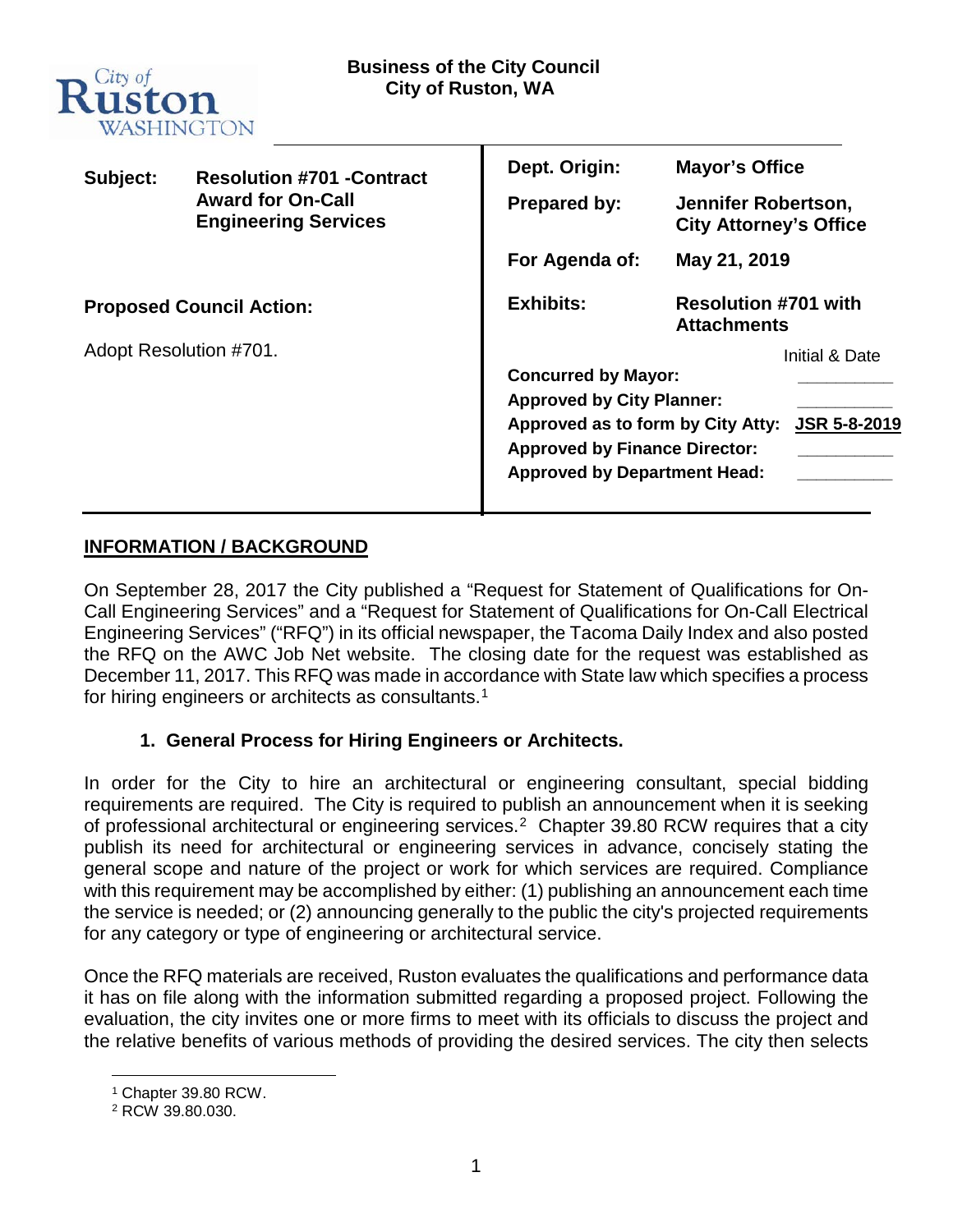the firm "most highly qualified" to provide the required services from among those firms. The price or cost of the service may not be considered by the city when determining which firm is the most highly qualified.

After the most qualified firm has been chosen, the city negotiates a contract with that firm for the services at a price that it determines is fair and reasonable, considering the estimated value of the services to be rendered, as well as the scope and complexity of the project.

### **2. Renewal with the City's current "Electrical Engineer" with an expansion of services to include general civil engineering services is recommended.**

Ruston received five responses to the published RFQs. After a review of all of the submitted materials, the Mayor has determined that Quanta Utility Engineering Services, Inc. (QUES) is the "most qualified." QUES has been serving as the City Electrical Engineer (formerly under the company name as "North Sky") for many years and has agreed to maintain a similar contract as had been in place previously.

The attached contract is the City's standard consultant contract, which has been negotiated with slight modifications with the QUES attorneys. It has been executed by QUES. The contract is for the firm to provide on-call professional engineering services, including electrical and civil, to the City for an amount not to exceed \$100,000 (one hundred thousand dollars) in any calendar year with the hourly rates set forth in Exhibit A. The contract expires on December 31, 2021.

The contract requires that the firm provide to the City evidence, in the form of a Certificate of Insurance showing the contract limits set forth on page 4, before beginning work.

## **FISCAL CONSIDERATION**

The maximum contract price is \$100,000 per calendar year through the end of 2021.

## **BOARD OR COMMITTEE RECOMMENDATION**

N/A

# **RECOMMENDATION / MOTION**

Approve Resolution #701.

MOTION: I move to approve Resolution #701 authorizing the Mayor to award the On-Call Engineering Services Agreement to Quanta Utility Engineering Services, Inc. (QUES) and authorizing the Mayor to execute the agreement substantially in the form attached to the Resolution.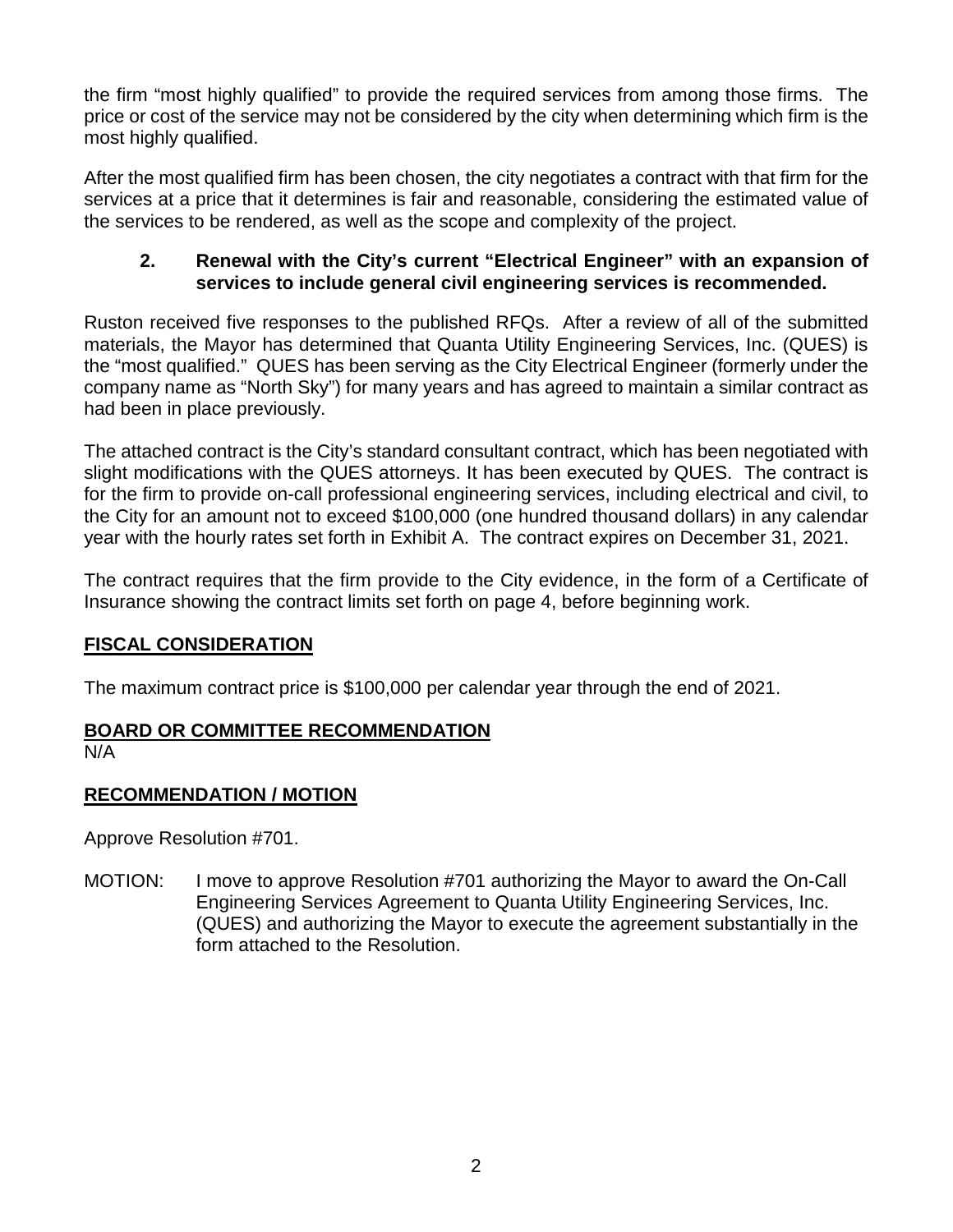#### **RESOLUTION NO. 701**

**A RESOLUTION OF THE CITY COUNCIL OF THE CITY OF RUSTON, WASHINGTON, AUTHORIZING THE MAYOR TO EXECUTE AN ON-CALL ENGINEERING SERVICES CONTRACT WITH QUANTA UTILITY ENGINEERING SERVICES, INC. (QUES) FOR CITY ELECTRICAL AND CIVIL ON-CALL ENGINEERING SERVICES.**

WHEREAS, the City has an on-going need for on-call engineering services, including electrical engineering and civil; and

WHEREAS, the City's practice is to hire an outside consultant to provide these on-call

services and to serve the role of "City Engineer" or "City Electrical Engineer"; and

WHEREAS, in conformance with Chapter 39.80 RCW, the City published a Request for

Statement of Qualifications for On-Call Engineering Services ("RFQ") and an RFQ for On-Call

Electrical Engineering Services in its official newspaper on September 28, 2017 with a closing

date of December 11, 2017; and

WHEREAS, the City also posted the RFQs on the AWC Job Net website; and

WHEREAS, the Scope of Work for the RFQ included all potential engineering services needed for 2018 and beyond, including electrical and roadway projects; and

WHEREAS, Ruston received five responses to the published Requests for Statement of Qualifications; and

WHEREAS, after a review of the materials, the Mayor has determined that Quanta Utility Engineering Services, Inc. (QUES) is the "most qualified" for providing both electrical and civil on-call services; and

WHEREAS, QUES has served as the City's Electrical Engineer for many years and recently has also provided some civil engineering services; and

1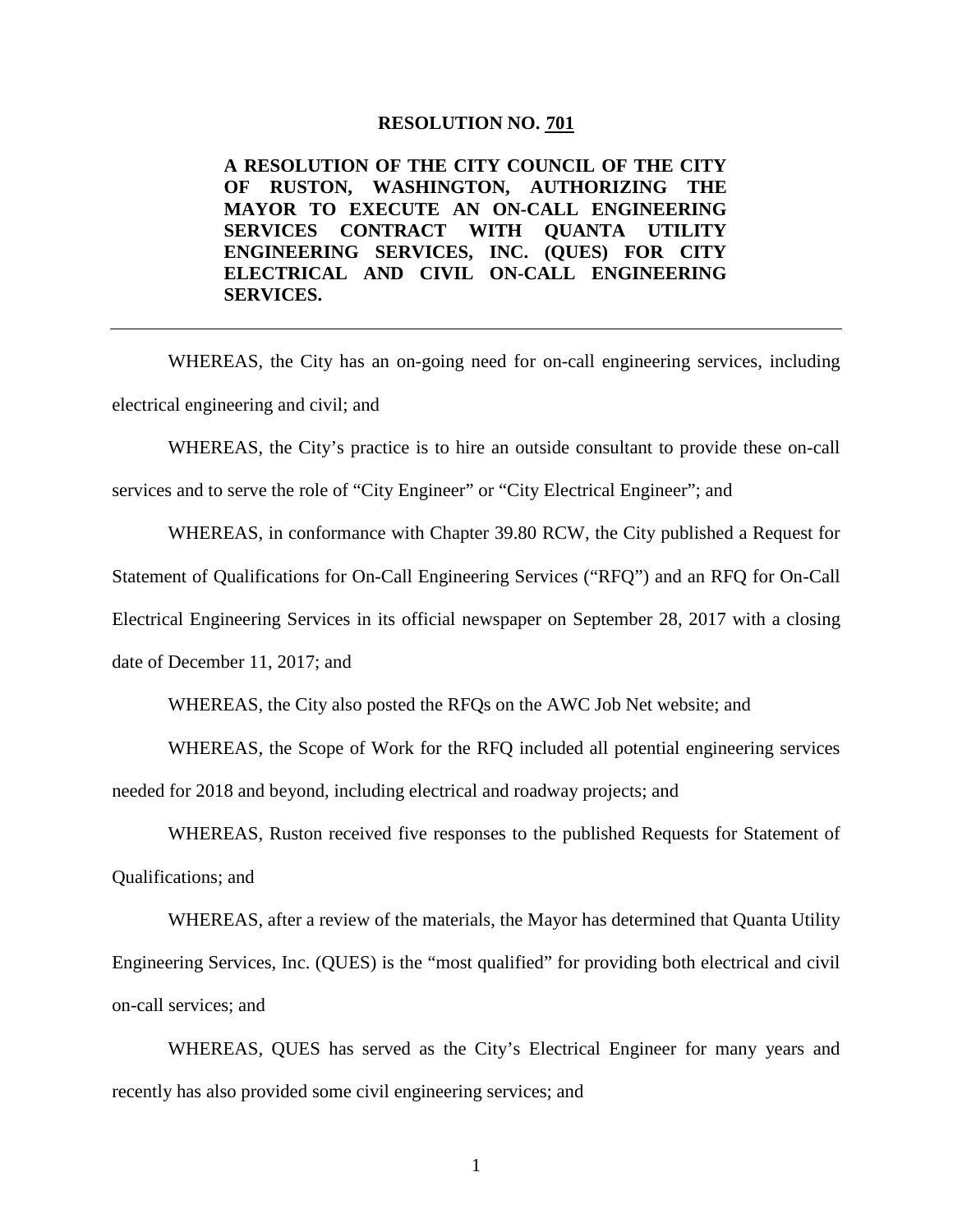WHEREAS, QUES has agreed to maintain a similar contract as had been in place in prior years; and

WHEREAS, the proposed contract for on-call professional engineering services is attached to this Resolution as Exhibit 1 and is for an amount not to exceed \$100,000.00 (One hundred thousand dollars) in any given year with the scope of work and applicable hourly rates set forth in Exhibit A of the Agreement; and

WHEREAS, such Agreement expires on December 31, 2021; and

WHEREAS, in addition to the general on-call work, the City, in its sole discretion, may provide additional work to the On-Call Engineer, including grant-funded work that falls within the general scope of work; and

WHEREAS, the City Council finds it in the public interest to authorize the Mayor to execute the proposed On-Call Engineering Services Agreement in substantially the form that is attached to this Resolution as Exhibit "1";

# **NOW, THEREFORE, THE CITY COUNCIL OF THE CITY OF RUSTON, WASHINGTON, DOES HEREBY RESOLVE AS FOLLOWS:**

Section 1. Agreement Authorized. The Mayor is hereby authorized to execute the On-Call Engineering Services Consultant Services Contract between the City of Ruston and QUES in substantially the form attached to this Resolution as Exhibit "1".

RESOLVED this 21st day of May, 2019.

APPROVED:

Bruce Hopkins, Mayor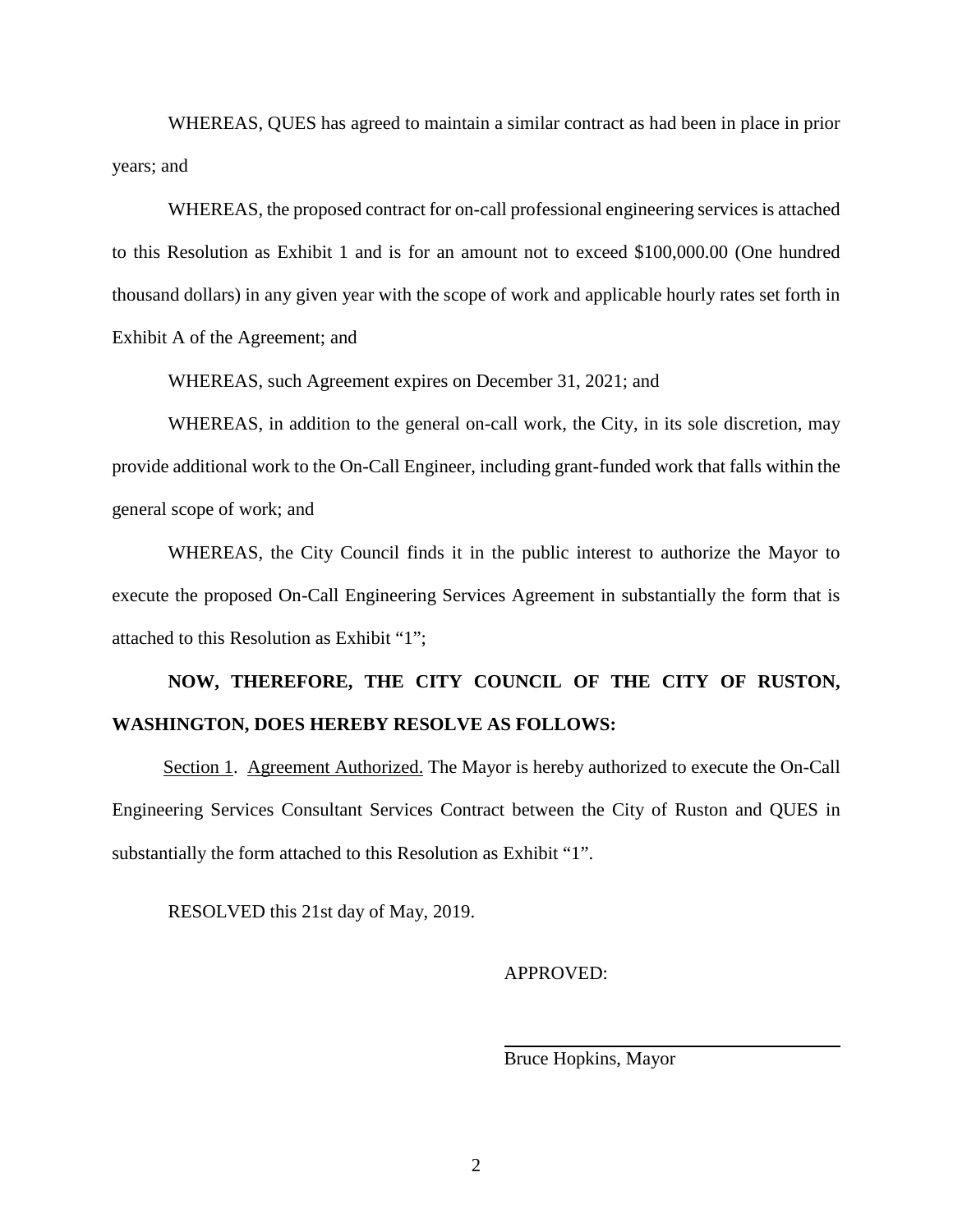ATTEST/AUTHENTICATED:

<u> 1989 - Johann Barnett, fransk politiker (</u> Judy Grams, City Clerk

FILED WITH THE CITY CLERK: PASSED BY THE CITY COUNCIL: RESOLUTION NO.: 701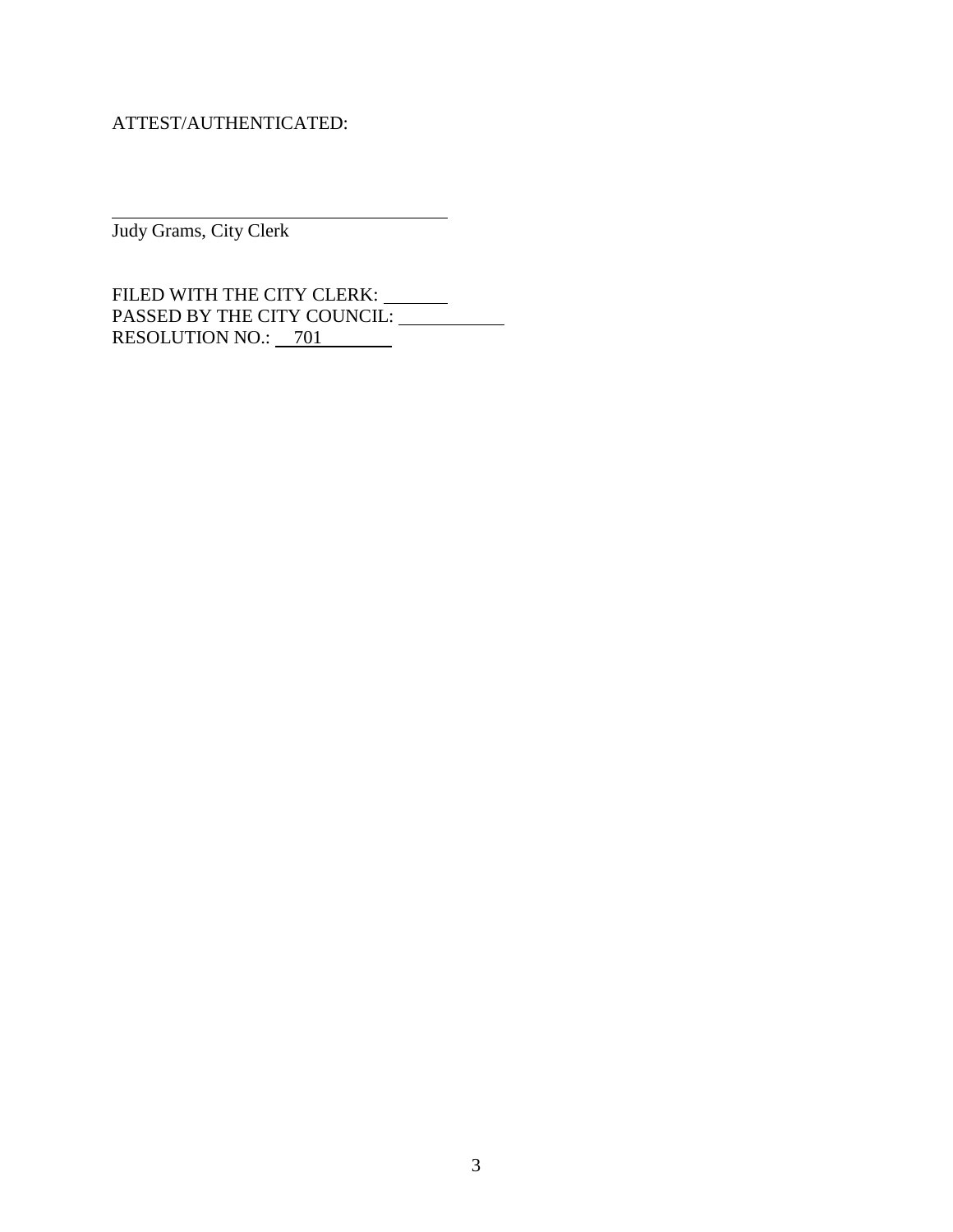# **EXHIBIT "1"**

#### **ON-CALL ENGINEERING SERVICES AGREEMENT**

#### **WITH**

**QUANTA UTILITY ENGINEERING SERVICES, INC.**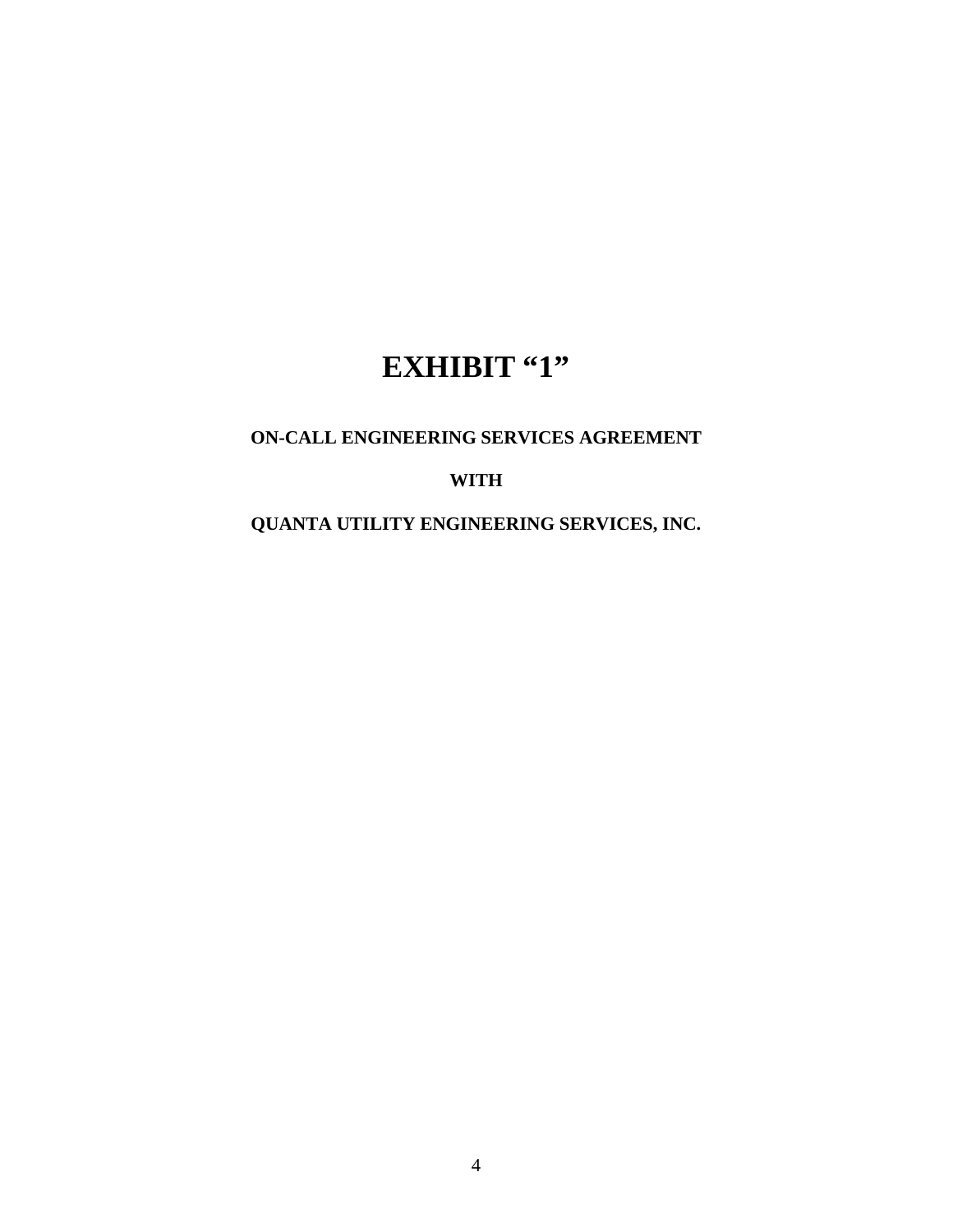#### **CONSULTANT SERVICES CONTRACT BETWEEN THE CITY OF RUSTON AND QUES**

THIS AGREEMENT is made by and between the City of Ruston, a Washington municipal corporation (hereinafter the "City"), and Quanta Utility Engineering Services, Inc., a corporation organized under the laws of the State of Missouri located and doing business at 14103 Stewart Road, Sumner, WA 98390 (hereinafter the "Consultant").

#### **RECITALS**

WHEREAS, the City is interested in On-Call Electrical and Civil Engineering Services; and

WHEREAS, the Consultant has agreed to perform said services;

NOW, THEREFORE, in consideration of the mutual promises set forth herein, it is agreed by and between the parties as follows:

## **TERMS**

## **I. Description of Work**

The Consultant shall perform all work as described in **Exhibit A,** which is attached hereto and incorporated herein by this reference. This is an on-call contract, so additional work shall be performed by the Consultant as assigned by the City.

#### **II. Payment**

A. The City shall pay the Consultant an amount based on time and materials, not to exceed One Hundred Thousand Dollars (\$100,000.00) for the services described in Section I herein in any given calendar year. This is the maximum amount to be paid under this Agreement for the work described in **Exhibit A**, and shall not be exceeded without the prior written authorization of the City in the form of a negotiated and executed supplemental agreement. PROVIDED, HOWEVER, the City reserves the right to direct the Consultant's compensated services under the time frame set forth in Section IV herein before reaching the maximum amount.

B. The Consultant shall submit monthly invoices to the City after such services have been performed, and a final bill upon completion of all the services described in this Agreement. The City shall pay the full amount of an invoice within forty-five (45) days of receipt. If the City objects to all or any portion of any invoice, it shall so notify the Consultant of the same within fifteen (15) days from the date of receipt and shall pay that portion of the invoice not in dispute, and the parties shall immediately make every effort to settle the disputed portion.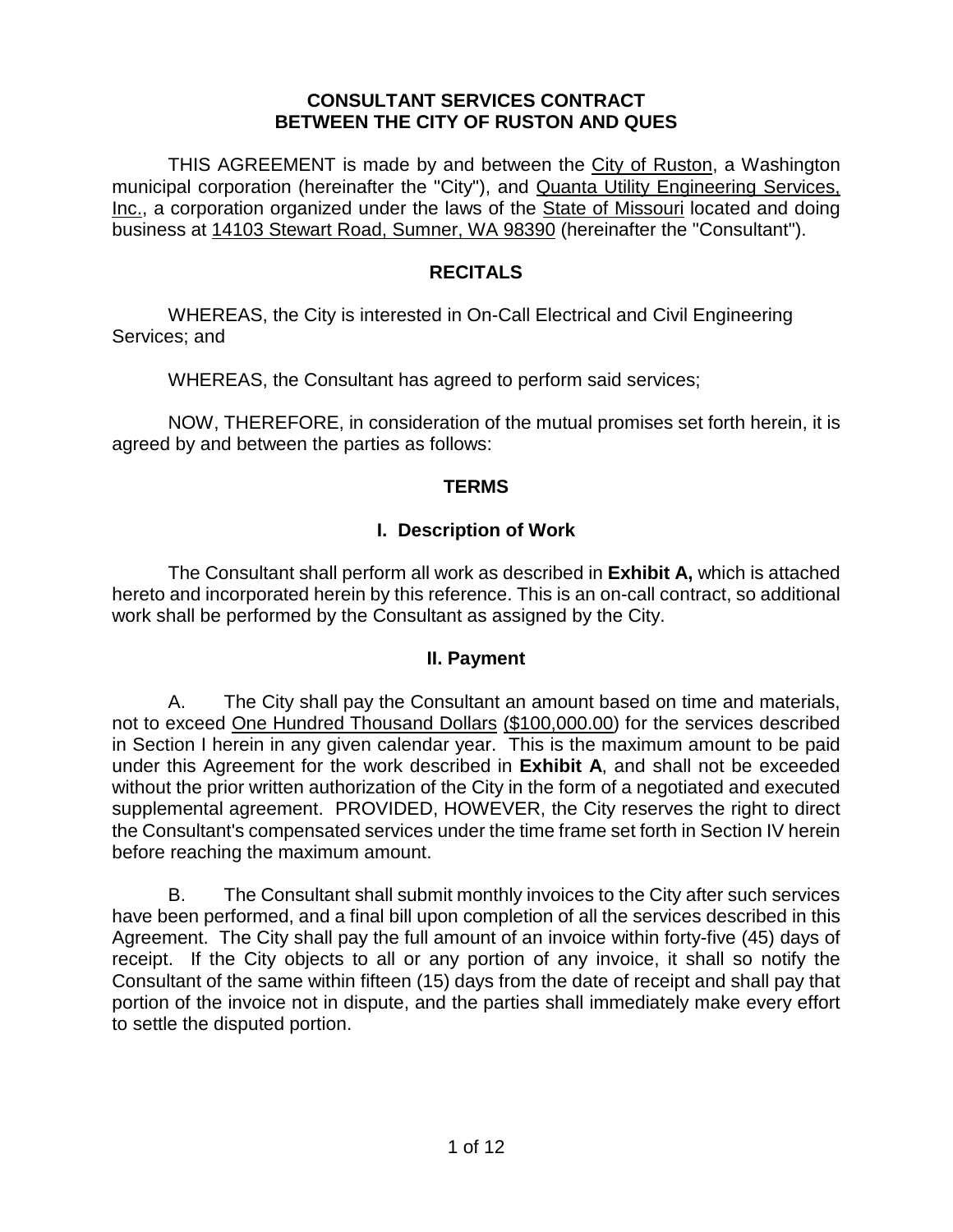## **III. Relationship of Parties**

The parties intend that an independent contractor-client relationship will be created by this Agreement. As the Consultant is customarily engaged in an independently established trade which encompasses the specific service provided to the City hereunder, no agent, employee, representative or sub-consultant of the Consultant shall be or shall be deemed to be the employee, agent, representative or sub-consultant of the City. In the performance of the work, the Consultant is an independent contractor with the ability to control and direct the performance and details of the work, the City being interested only in the results obtained under this Agreement. None of the benefits provided by the City to its employees, including, but not limited to, compensation, insurance, and unemployment insurance are available from the City to the employees, agents, representatives, or sub-consultants of the Consultant. The Consultant will be solely and entirely responsible for its acts and for the acts of its agents, employees, representatives and sub-consultants during the performance of this Agreement. The City may, during the term of this Agreement, engage other independent contractors to perform the same or similar work that the Consultant performs hereunder.

#### **IV. Agreement Term**

The City and the Consultant agree that work will begin on the tasks described in **Exhibit A** immediately promptly upon execution of this Agreement. The term of this Agreement shall be from the date this Agreement is executed by both parties, until December 31, 2021 unless earlier terminated in accordance with Section V below.

## **V. Termination**

A. Termination of Agreement. Either party may terminate this Agreement with or without cause, by providing sixty (60) days written notice to the other party. In addition, the City may terminate this Agreement, for the Consultant's material default, the Consultant's insolvency or bankruptcy, or the Consultant's assignment for the benefit of creditors, at any time by delivering notice of the termination for cause to the consultant. If delivered to consultant in person, termination shall be effective immediately upon the Consultant's receipt of the City's written notice or such date stated in the City's notice, whichever is later.

B. Rights Upon Termination. In the event of termination, the City shall pay for all services satisfactorily performed by the Consultant to the effective date of termination, as described on a final invoice submitted to the City. Said amount shall not exceed the amount in Section II above. After termination, the City may take possession of all records and data within the Consultant's possession pertaining to this Agreement, which records and data may be used by the City without restriction. Upon termination, the City may take over the work and prosecute the same to completion, by contract or otherwise.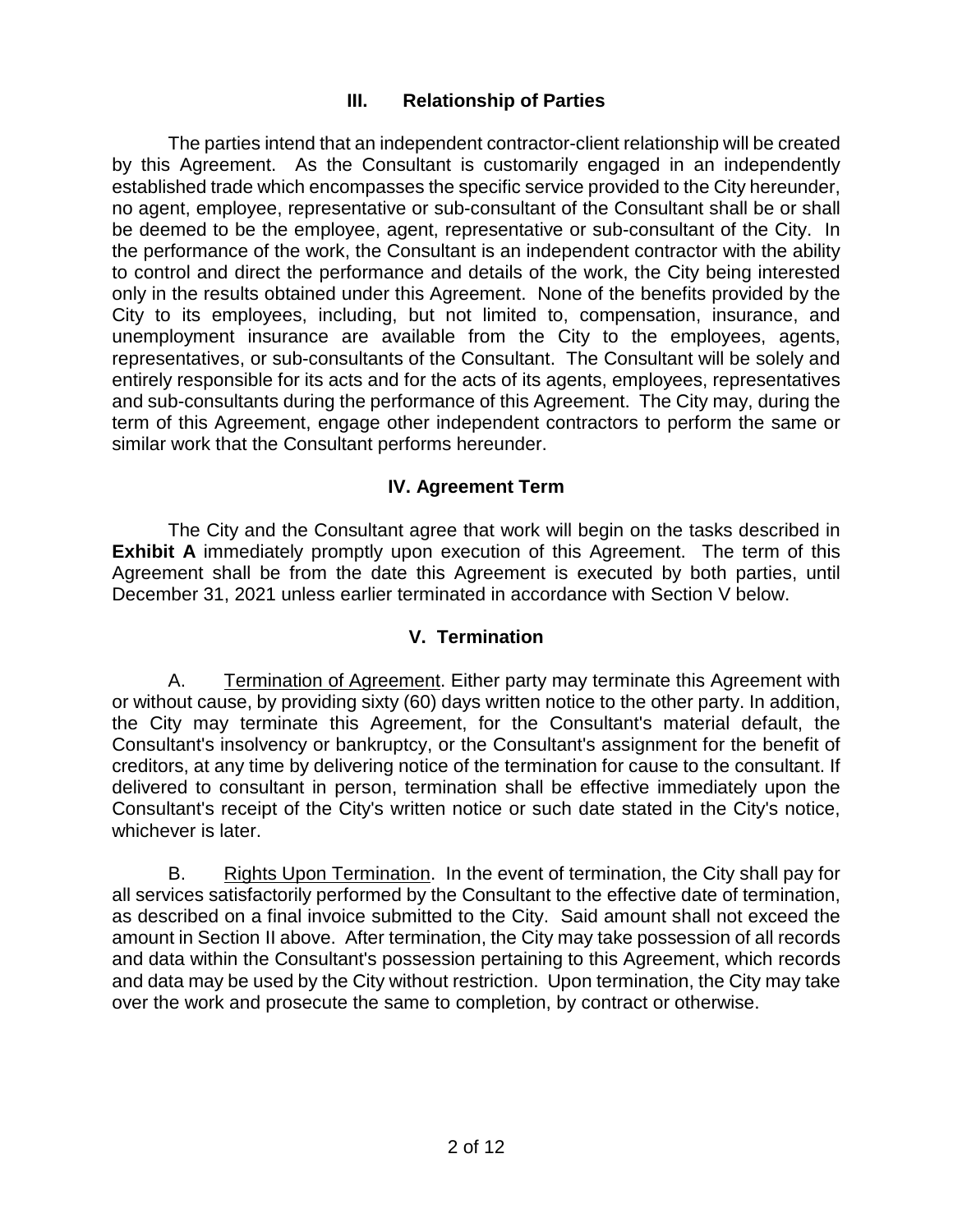#### **VI. Discrimination**

In the hiring of employees for the performance of work under this Agreement or any sub-contract hereunder, the Consultant, its subcontractors, or any person acting on behalf of such Consultant or sub-consultant shall not, by reason of race, religion, color, sex, national origin, or the presence of any sensory, mental, or physical disability, discriminate against any person who is qualified and available to perform the work to which the employment relates.

#### **VII. Indemnification**

The Consultant shall defend, indemnify and hold the City, its officers, officials, employees, agents and volunteers harmless from any and all claims, injuries, damages, losses or suits, including all legal costs and attorneys' fees, arising out of or in connection with the performance of this Agreement, except for injuries and damages caused by the negligence of the City. The City's inspection or acceptance of any of the Consultant's work when completed shall not be grounds to avoid any of these covenants of indemnification.

Should a court of competent jurisdiction determine that this Agreement is subject to RCW 4.24.115, then, in the event of liability for damages arising out of bodily injury to persons or damages to property caused by or resulting from the concurrent negligence of the Consultant and the City, its officers, officials, employees, agents and volunteers, the Consultant's liability hereunder shall be only to the extent of the Consultant's negligence.

IT IS FURTHER SPECIFICALLY AND EXPRESSLY UNDERSTOOD THAT THE INDEMNIFICATION PROVIDED HEREIN CONSTITUTES THE CONSULTANT'S WAIVER OF IMMUNITY UNDER INDUSTRIAL INSURANCE, TITLE 51 RCW, SOLELY FOR THE PURPOSES OF THIS INDEMNIFICATION. THE PARTIES FURTHER ACKNOWLEDGE THAT THEY HAVE MUTUALLY NEGOTIATED THIS WAIVER. THE CONSULTANT'S WAIVER OF IMMUNITY UNDER THE PROVISIONS OF THIS SECTION DOES NOT INCLUDE, OR EXTEND TO, ANY CLAIMS BY THE CONSULTANT'S EMPLOYEES DIRECTLY AGAINST THE CONSULTANT.

The provisions of this section shall survive the expiration or termination of this Agreement.

#### **VIII. Insurance**

A. The Consultant shall procure and maintain for the duration of the Agreement, insurance against claims for injuries to persons or damage to property which may arise from or in connection with the Consultant's own work including the work of the Consultant's agents, representatives, employees, sub-consultants or sub-contractors.

B. Before beginning work on the project described in this Agreement, the Consultant shall provide evidence, in the form of a Certificate of Insurance, of the following insurance coverage and limits: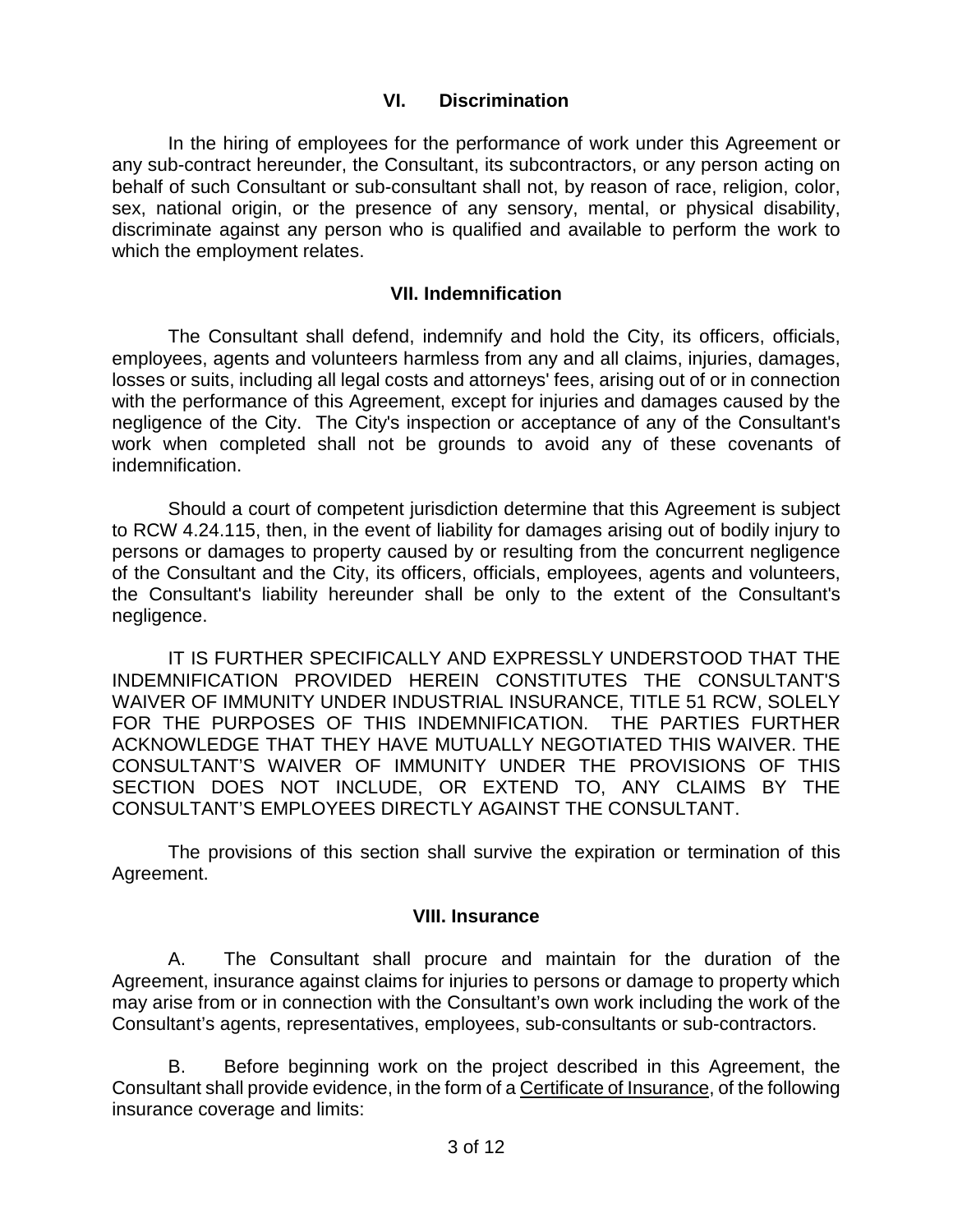- 1. Business auto coverage for any auto \$1,000,000 each accident limit, and
- 2. Commercial General Liability insurance \$1,000,000 per occurrence with a \$2,000,000 aggregate. Coverage shall include, but is not limited to, contractual liability, products and completed operations, property damage, and employers liability, and
- 3. Professional Liability insurance in the amount of \$1,000,000. All policies and coverage's shall be on a claims made basis.

C. The Consultant is responsible for the payment of any deductible or selfinsured retention that is required by any of the Consultant's insurance. If the City is required to contribute to the deductible under any of the Consultant's insurance policies, the Contractor shall reimburse the City the full amount of the deductible within 10 working days of the City's deductible payment.

D. The City of Ruston shall be named as an additional insured on the Consultant's commercial general liability policy. This additional insured endorsement shall be included with evidence of insurance in the form of a Certificate of Insurance for coverage necessary in Section B. Consultant's additional insured endorsement shall be pursuant to ISO form CG 2010 0413.The City reserves the right to receive a certified and complete copy of all of the Consultant's insurance policies.

E. Under this agreement, the Consultant's insurance shall be considered primary in the event of a loss, damage or suit. The City's own comprehensive general liability policy will be considered excess coverage with respect to defense and indemnity of the City only and no other party. Additionally, the Consultant's commercial general liability policy must provide cross-liability coverage as could be achieved under a standard ISO separation of insured's clause.

F. The Consultant shall request from his insurer a modification of the ACORD certificate to include language that prior written notification will be given to the City of Ruston at least 30-days in advance of any cancellation, suspension or material change in the Consultant's coverage.

# **IX. Exchange of Information**

The City warrants the accuracy of any information supplied by it to the Consultant for the purpose of completion of the work under this Agreement. The parties agree that the Consultant will notify the City of any inaccuracies in the information provided by the City as may be discovered in the process of performing the work, and that the City is entitled to rely upon any information supplied by the Consultant which results as a product of this Agreement.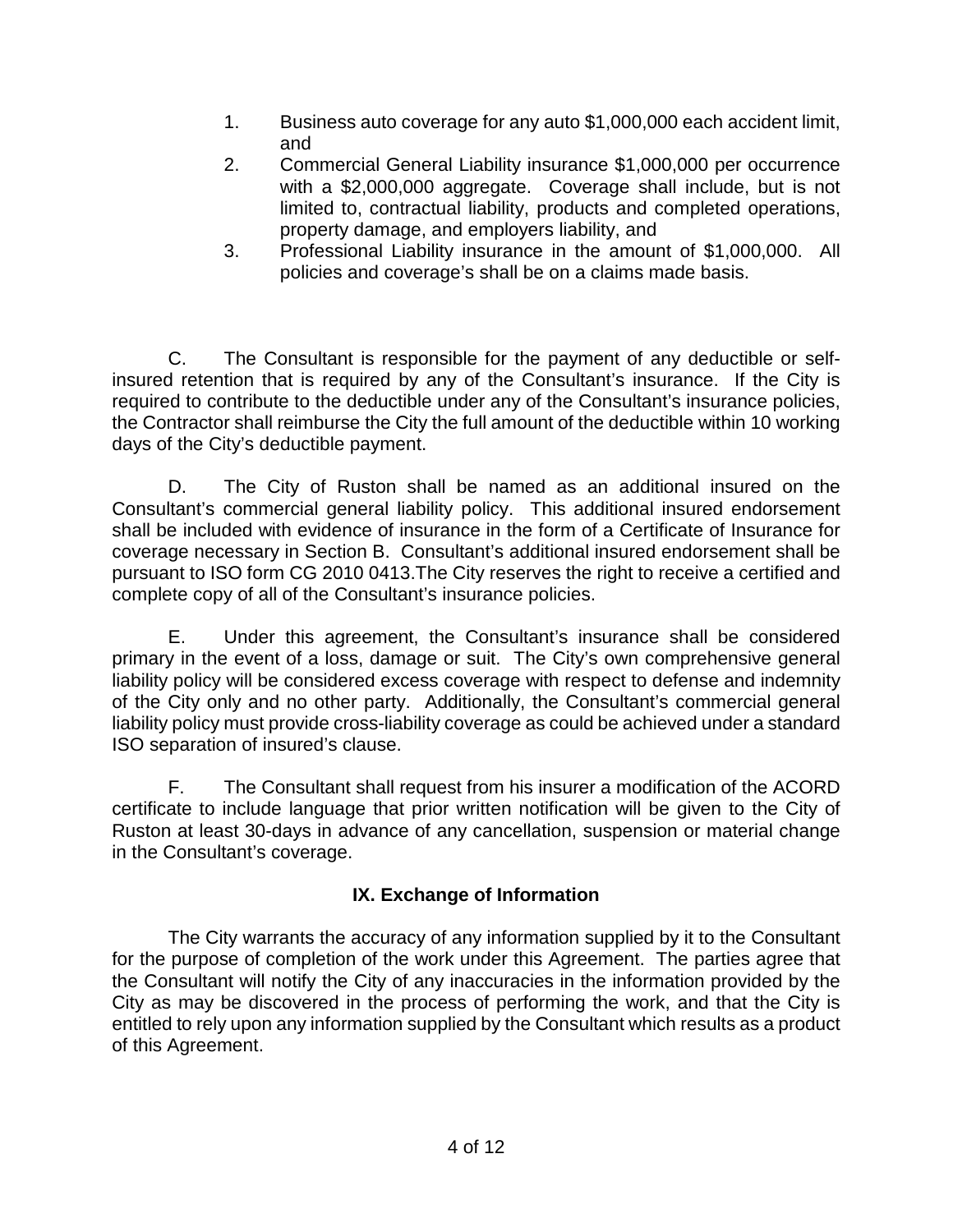# **X. Ownership and Use of Records and Documents**

A. Ownership. Original documents, drawings, designs and reports developed under this Agreement shall belong to and become the property of the City. All written information submitted by the City to the Consultant in connection with the services performed by the Consultant under this Agreement will be safeguarded by the Consultant to at least the same extent as the Consultant safeguards like information relating to its own business. If such information is publicly available or is already in consultant's possession or known to it, or is rightfully obtained by the Consultant from third parties, the Consultant shall bear no responsibility for its disclosure, inadvertent or otherwise.

B. Notwithstanding anything to the contrary notwithstanding, Consultant shall maintain its ownership in materials and inventions (a) which Consultant owned and preexisted prior to Consultant entering into this Agreement, and/or (b) which constitute refinements to Consultant processes, whether or not developed under any project for the City. Anything in the foregoing that may appear to the contrary notwithstanding, nothing in this Agreement shall be construed so as to limit or transfer Consultant's ownership of all any or rights, facts and data (regardless of whether such rights arise from the law of copyright, trademark, patent or trade secret or any other source) to use its basic knowhow, methods of analysis, experience, techniques, processes, models, industry knowledge and contacts, models, skills and presentation formats, that existed with the Consultant prior to Consultant's performance of the services. However, to the extent necessary for the City to utilize the work, and to the extent not in conflict with any preexisting rights (or applicable law or regulation), Consultant shall grant the City a nonexclusive license to use the intellectual property embodied in the work product, at no extra cost to the City.

C. Use of City's system mandatory. The Consultant agrees to use the City email system, if offered, for all City-related email and to put all records which are created, received or used for City-related matters onto the City's drop box account. The Consultant agree that the use of the City's email and drop box will result in all city-related records in the Consultant's use or control being placed or maintained within the City's server system.

D. Records preservation. Consultant understands that this Agreement is with a government agency and thus all records created or used in the course of Consultant's work for the City are considered "public records" and are subject to disclosure under the Public Records Act, Chapter 42.56 RCW ("the Act"). Consultant agrees to safeguard and preserve records in accordance with the Act. If the City receives a public records request and asks Consultant to search his files for responsive records, Consultant agrees to make a prompt and thorough search through his files for responsive records and to promptly turn over any responsive records to the City's public records officer.

# **XI. City's Right of Inspection**

Even though the Consultant is an independent contractor with the authority to control and direct the performance and details of the work authorized under this Agreement, the work must meet the approval of the City and shall be subject to the City's general right of inspection to secure the satisfactory completion thereof. The Consultant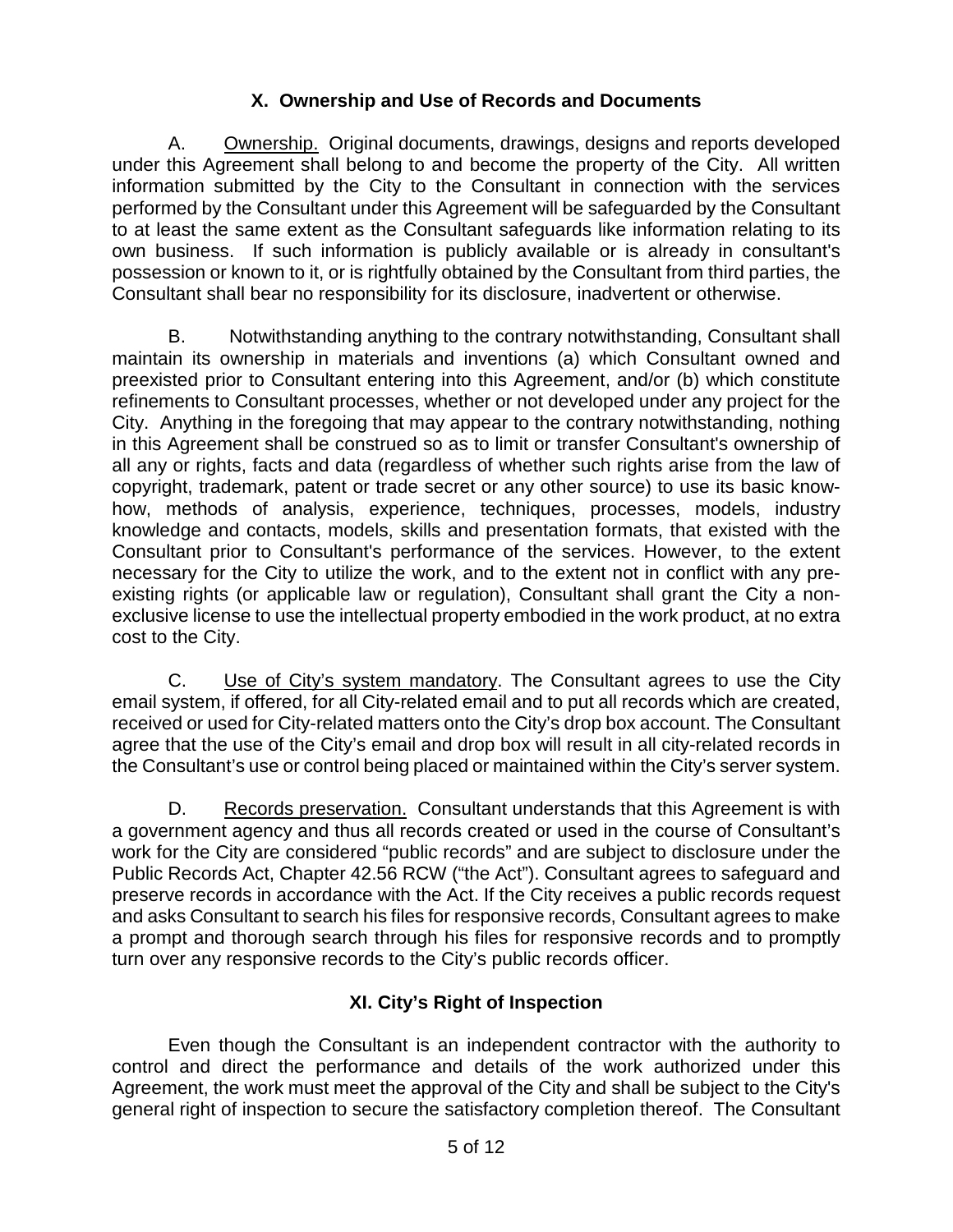agrees to comply with all federal, state, and municipal laws, rules, and regulations that are now effective or become applicable within the terms of this Agreement to the Consultant's business, equipment, and personnel engaged in operations covered by this Agreement or accruing out of the performance of such operations.

## **XII. Consultant to Maintain Records to Support Independent Contractor Status**

On the effective date of this Agreement (or shortly thereafter), the Consultant shall comply with all federal and state laws applicable to independent contractors including, but not limited to the maintenance of a separate set of books and records that reflect all items of income and expenses of the Consultant's business, pursuant to the Revised Code of Washington (RCW) Section 51.08.195, as required to show that the services performed by the Consultant under this Agreement shall not give rise to an employer-employee relationship between the parties which is subject to RCW Title 51, Industrial Insurance.

# **XIII. Work Performed at the Consultant's Risk**

The Consultant shall take all precautions necessary and shall be responsible for the safety of its employees, agents, and sub-consultants in the performance of the work hereunder and shall utilize all protection necessary for that purpose. All work shall be done at the Consultant's own risk, and the Consultant shall be responsible for any loss of or damage to materials, tools, or other articles used or held by the Consultant for use in connection with the work.

# **XIV. Non-Waiver of Breach**

The failure of a Party to insist upon strict performance of any of the covenants and agreements contained herein, or to exercise any option herein conferred in one or more instances shall not be construed to be a waiver or relinquishment of said covenants, agreements, or options, and the same shall be and remain in full force and effect.

## **XV. Resolution of Disputes and Governing Law**

Should any dispute, misunderstanding, or conflict arise as to the terms and conditions contained in this Agreement, the matter shall first be referred to the City of Ruston, who shall determine the term or provision's true intent or meaning. The City of Ruston shall also decide all questions which may arise between the parties relative to the actual services provided or to the sufficiency of the performance hereunder.

If any dispute arises between the City and the Consultant under any of the provisions of this Agreement which cannot be resolved by the Mayor's determination in a reasonable time, or if the Consultant does not agree with the City's decision on the disputed matter, jurisdiction of any resulting litigation shall be filed in Pierce County Superior Court, Pierce County, Washington. This Agreement shall be governed by and construed in accordance with the laws of the State of Washington. The non-prevailing party in any action brought to enforce this Agreement shall pay the other parties' expenses and reasonable attorney's fees.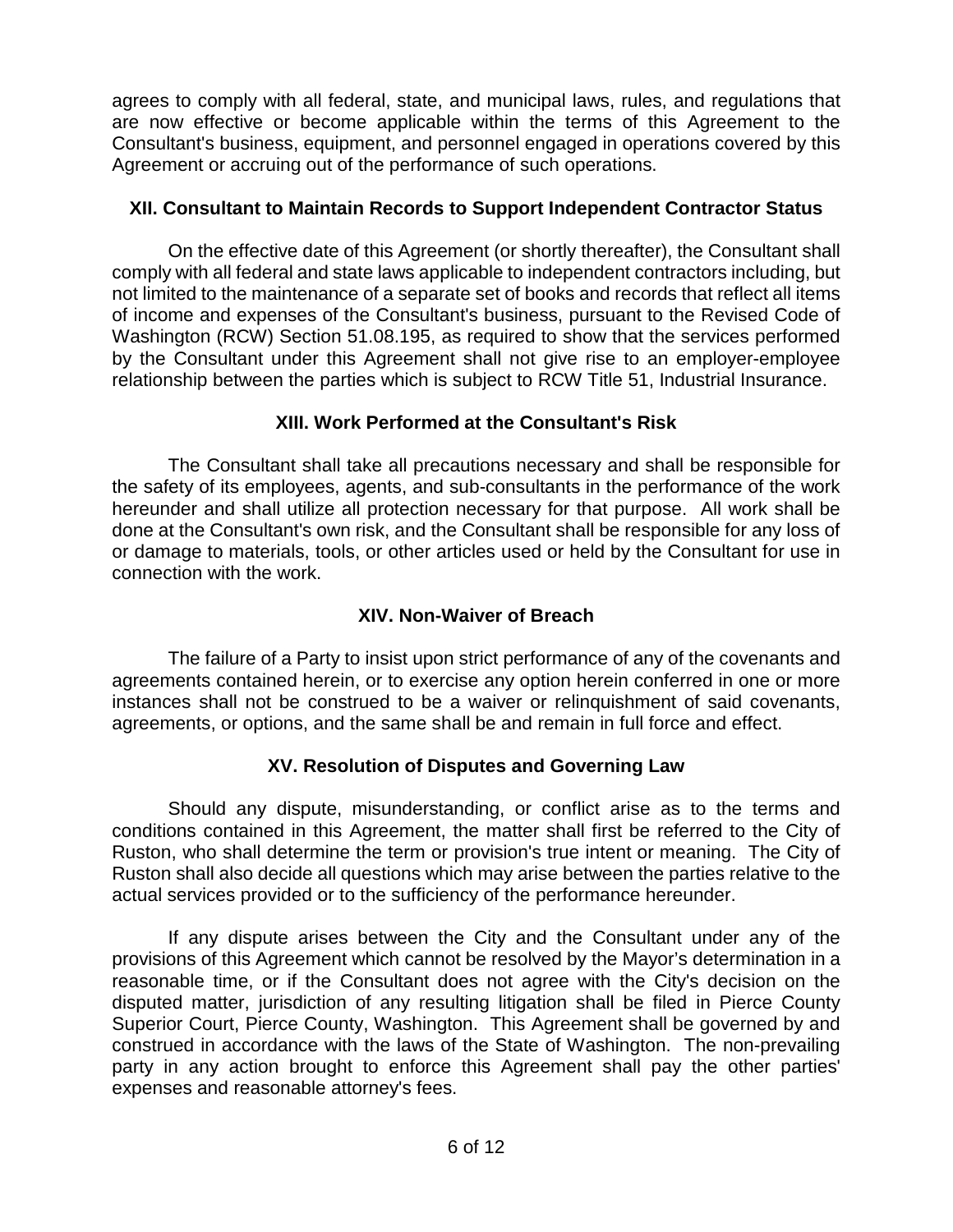#### **XVI. Written Notice**

All communications regarding this Agreement shall be sent to the parties at the addresses listed on the signature page of the agreement, unless notified to the contrary.

Unless otherwise specified, any written notice hereunder shall become effective upon the date of mailing by registered or certified mail, and shall be deemed sufficiently given if sent to the addressee at the address stated below:

#### **CONSULTANT: CITY:**

| <b>Clint Thayer</b>                                                                                         | <b>Bruce Hopkins, Mayor</b>                                                 |
|-------------------------------------------------------------------------------------------------------------|-----------------------------------------------------------------------------|
| <b>QUES</b>                                                                                                 | City of Ruston                                                              |
| 14103 Stewart Road                                                                                          | 5117 N Winnifred St.                                                        |
| Sumner, WA 98390                                                                                            | Ruston, WA 98407-6597                                                       |
| A copy shall also be transmitted to<br><b>QUES</b><br>4770 N. Belleview, Suite 300<br>Kansas City, MO 64116 | A copy shall also be transmitted to the City<br>Clerk at the above address. |

#### **XVII. Assignment**

Any assignment of this Agreement by the Consultant without the written consent of the City shall be void. If the City shall give its consent to any assignment, this paragraph shall continue in full force and effect and no further assignment shall be made without the City's consent.

#### **XVIII. Modification and Severability**

No waiver, alteration, or modification of any of the provisions of this Agreement shall be binding unless in writing and signed by a duly authorized representative of the City and the Consultant.

The provisions of this Agreement are declared to be severable. If any provision of this Agreement is for any reasons held to be invalid or unconstitutional by a court of competent jurisdiction, such invalidity or unconstitutionality shall not affect the validity or constitutionality of any other provision.

#### **XIX. Entire Agreement**

The written provisions and terms of this Agreement, together with any Exhibits attached hereto, shall supersede all prior verbal statements of any officer or other representative of the City, and such statements shall not be effective or be construed as entering into or forming a part of or altering in any manner whatsoever, this Agreement or the Agreement documents. The entire agreement between the parties with respect to the subject matter hereunder is contained in this Agreement and any Exhibits attached hereto, which may or may not have been executed prior to the execution of this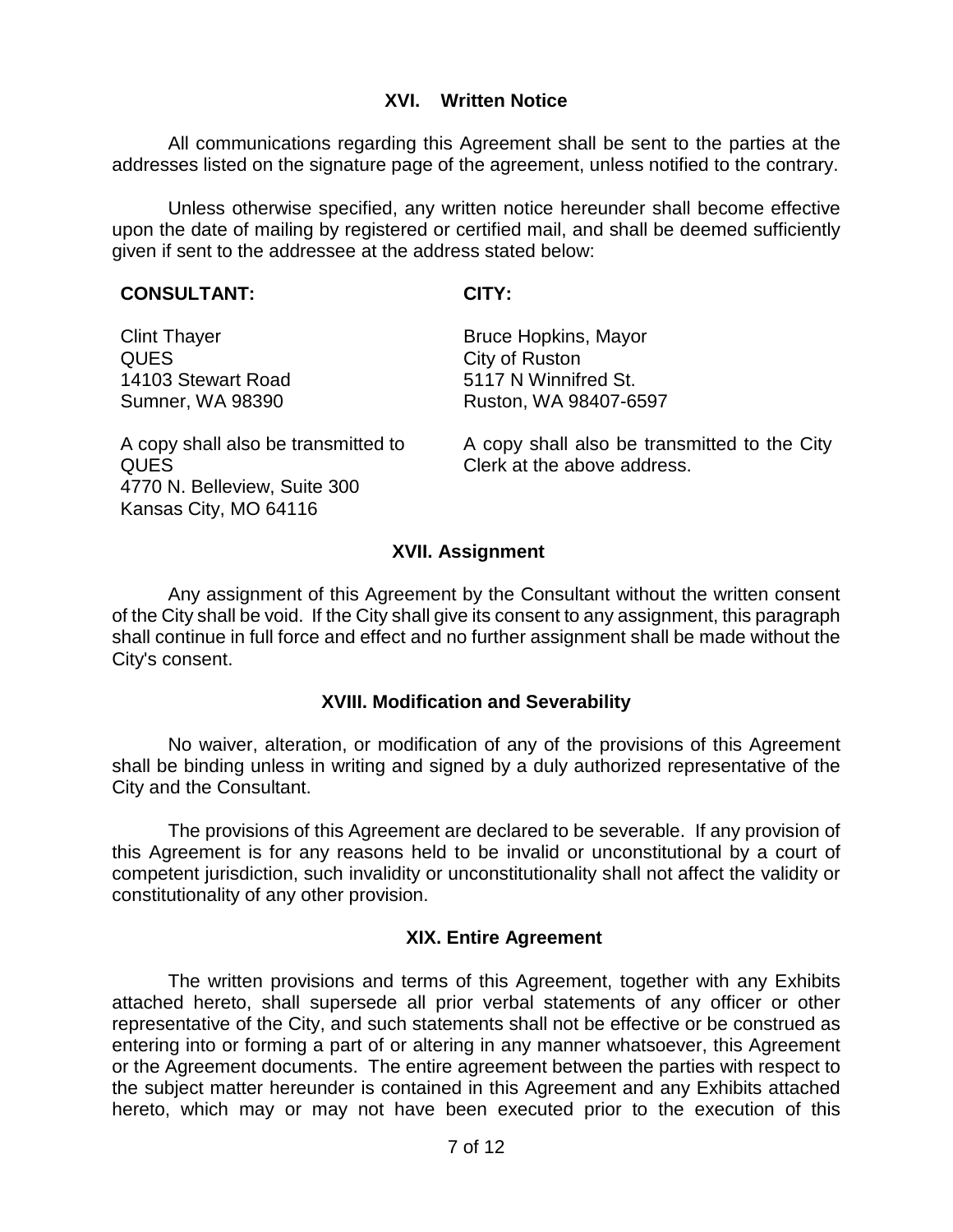Agreement. All of the above documents are hereby made a part of this Agreement and form the Agreement document as fully as if the same were set forth herein. Should any language in any of the Exhibits to this Agreement conflict with any language contained in this Agreement, then this Agreement shall prevail.

IN WITNESS WHEREOF, the parties have executed this Agreement on this \_\_ day of May , 2019.

#### **CONSULTANT CITY OF RUSTON**

Quanta Utility Engineering Services, Inc.

Alyx Galan, President and Bruce Hopkins, Mayor

By: By:

**ATTEST:**

Judy Grams, City Clerk

# **APPROVED AS TO FORM:**

Jennifer Robertson, City Attorney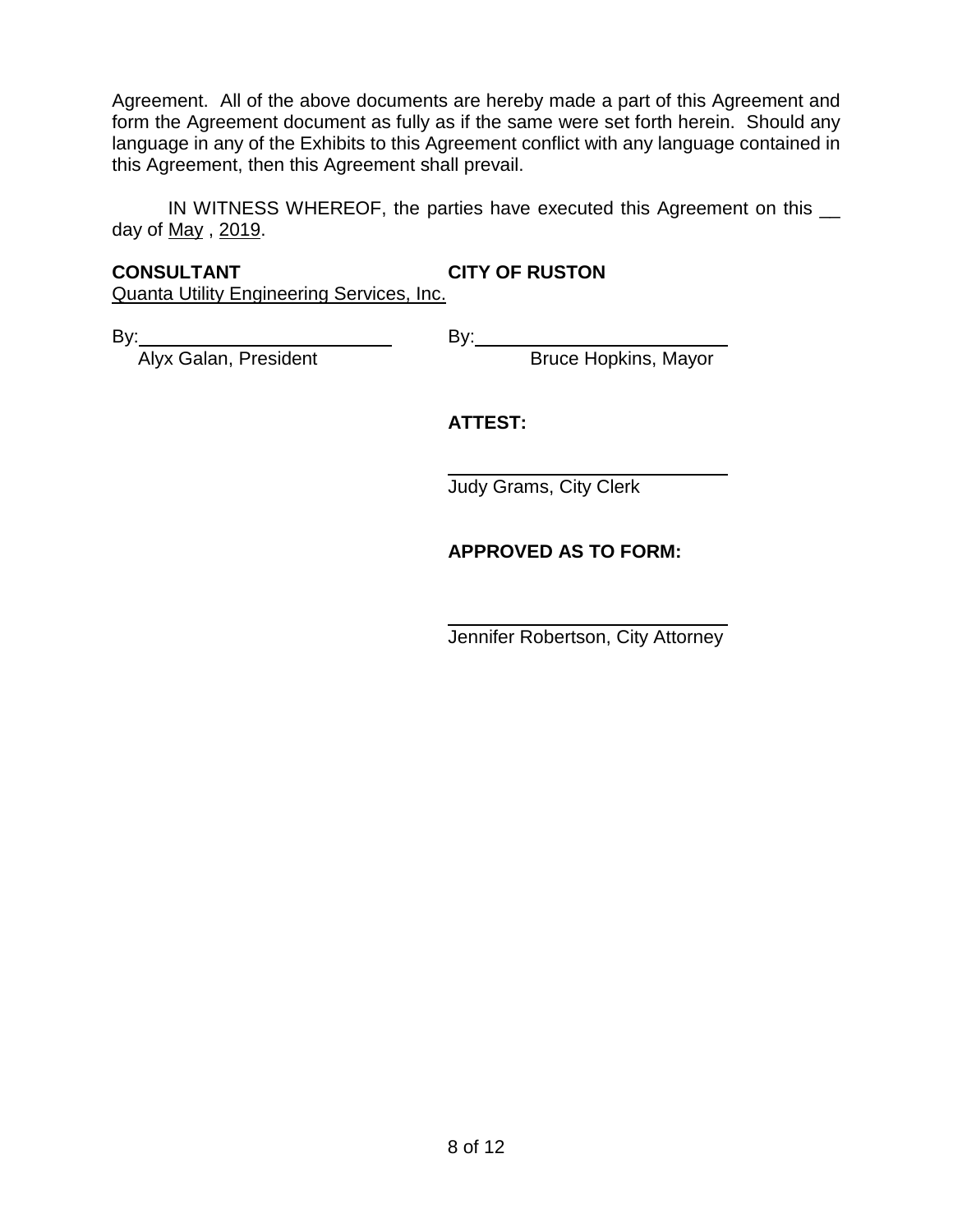STATE OF WASHINGTON

COUNTY OF PIERCE )

)<br>) ss.

I certify that I know or have satisfactory evidence that Mr. Alyx Galan is the person who appeared before me, and said person acknowledged that (he/she) signed this instrument, on oath stated that (he/she) was authorized to execute the instrument and acknowledged it as the President of Quanta Utility Engineering Services, Inc. to be the free and voluntary act of such party for the uses and purposes mentioned in the instrument.

Dated: 20

(print or type name) NOTARY PUBLIC in and for the State of Washington, residing at:

My Commission expires: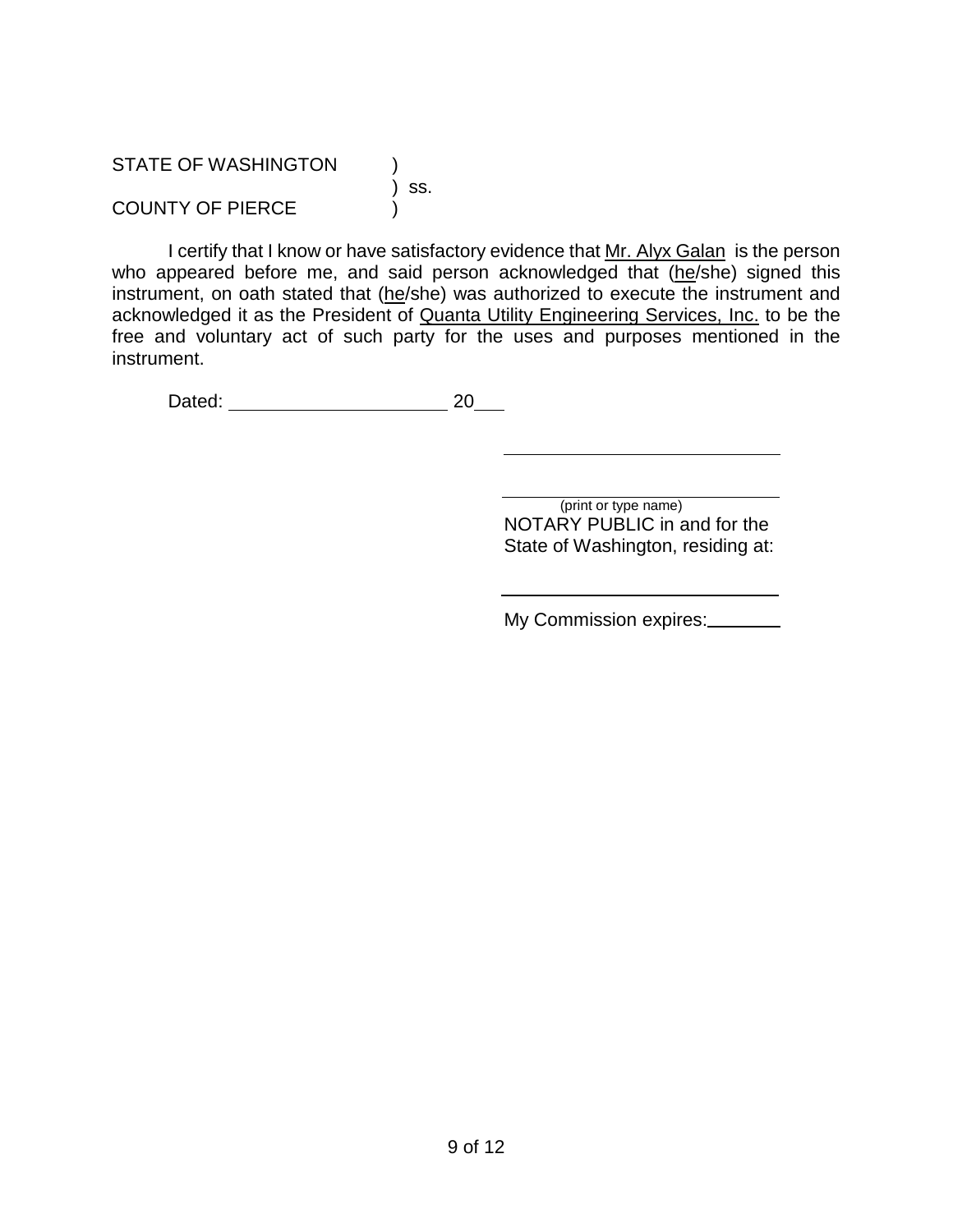STATE OF WASHINGTON

COUNTY OF PIERCE )

 $\int$  ss.

I certify that I know or have satisfactory evidence that Mr. D. Bruce Hopkins is the person who appeared before me, and said person acknowledged that (he/she) signed this instrument, on oath stated that (he/she) was authorized to execute the instrument and acknowledged it as the Mayor of Ruston to be the free and voluntary act of such party for the uses and purposes mentioned in the instrument.

L

Dated: 20

(print or type name) NOTARY PUBLIC in and for the State of Washington, residing at:

My Commission expires: \_\_\_\_\_\_\_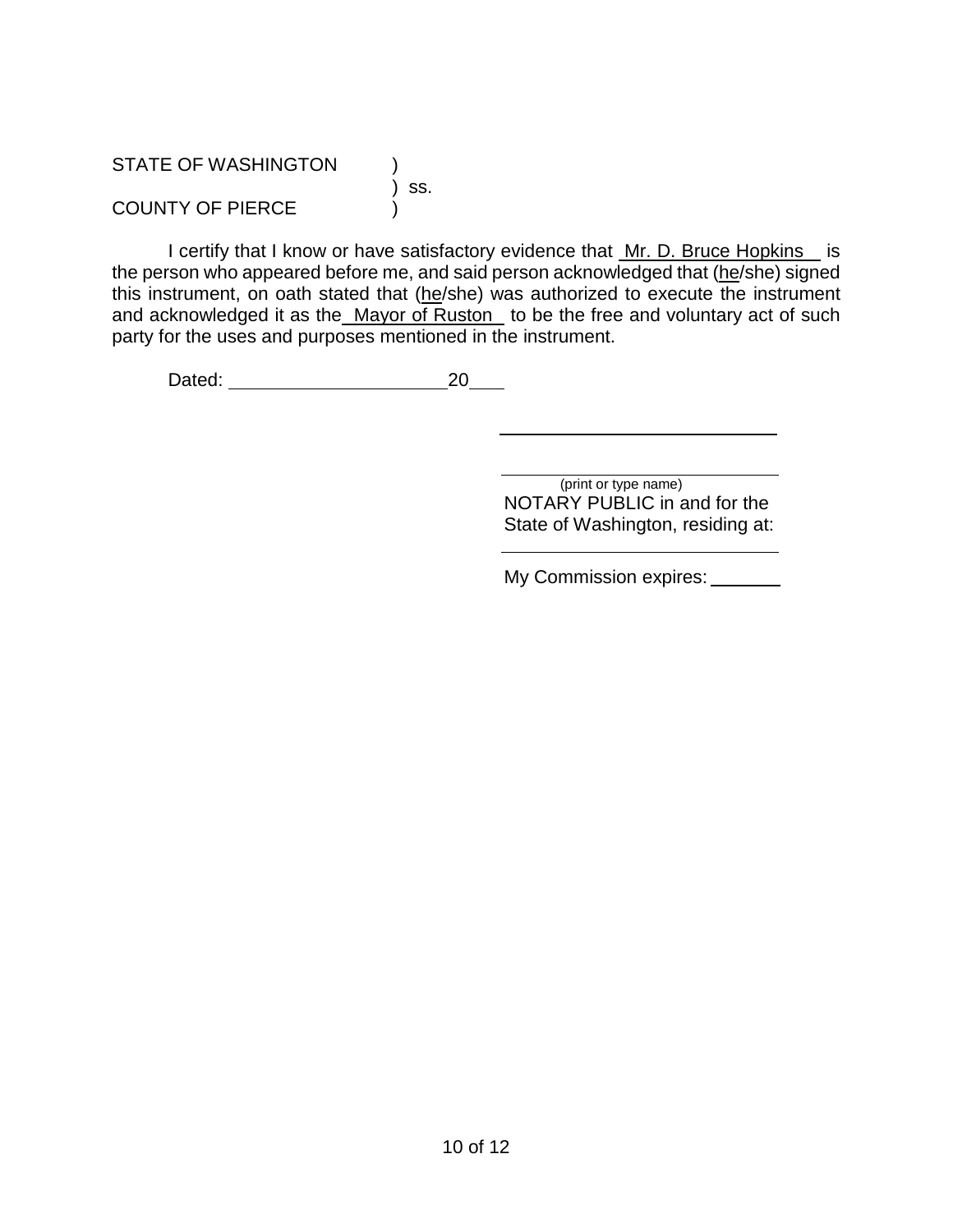# **Exhibit A**

# **SCOPE OF SERVICES**

#### **On-Call Engineering Services**

# **QUES**

- **1. Scope.** Consultant shall provide electrical engineering services to the City of Ruston on an on-call basis. Services required by the City may include, but are not limited to:
	- $\triangleright$  Design of electrical circuits
	- $\triangleright$  Sizing of electrical services
	- $\triangleright$  Sizing of electrical switchgear
	- $\triangleright$  Sizing of pad-mounted or pole-mounted transformers
	- $\triangleright$  Fault studies
	- $\triangleright$  Protective relay settings development
	- $\triangleright$  Protection scheme design
	- ▶ Supervisory Control and Data Acquisition (SCADA) design
	- $\triangleright$  Protective relay test procedures
	- $\triangleright$  SCADA test procedures
	- $\triangleright$  Design of power system model in computer software
	- $\triangleright$  Development of operating manuals pertaining to electrical system operations
	- $\triangleright$  Other electrical engineering tasks as assigned by the Mayor of Ruston
- **2. Scope.** Consultant shall provide civil engineering services to the City of Ruston on an on-call basis. Services required by the City may include, but are not limited to:
	- $\triangleright$  Civil Engineering
	- Water/wastewater/stormwater/drainage
	- $\triangleright$  Streets and roadways
	- $\triangleright$  Site planning/permitting/development plan review
	- Environmental documentation
	- $\triangleright$  Computer aided drafting and design (CADD)
	- $\triangleright$  Utility services and rate analysis
	- $\triangleright$  Preparation of construction plans and specifications
	- $\triangleright$  Estimating
	- $\triangleright$  Construction support
	- $\triangleright$  Selected grant funding project support and program management
	- $\triangleright$  Other tasks as may be assigned from time to time by the Mayor

Additional services available by sub-consulting at a case by case negotiated markup are, but are not limited to:

- $\triangleright$  Surveying and mapping
- $\triangleright$  Geotechnical/geological
- $\triangleright$  Structural
- $\triangleright$  Traffic/transportation
- $\triangleright$  Other mutually agreed upon services as identified and requested by the City